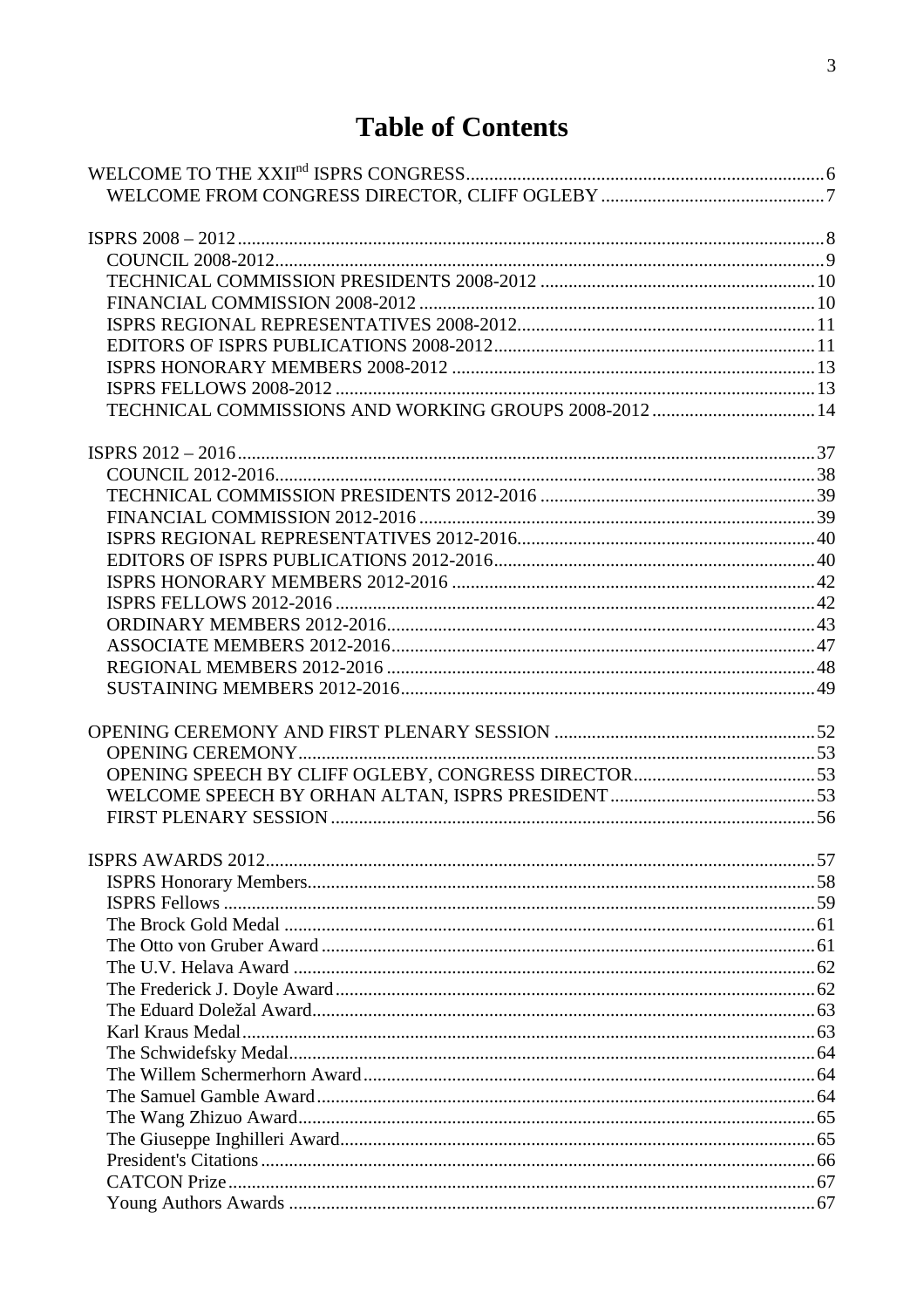| ORDINARY MEMBER DELEGATES and ADVISERS to ISPRS GENERAL ASSEMBLY87       |  |
|--------------------------------------------------------------------------|--|
|                                                                          |  |
| DELEGATES and ADVISERS (NON-VOTING) to ISPRS GENERAL ASSEMBLY  90        |  |
|                                                                          |  |
|                                                                          |  |
|                                                                          |  |
|                                                                          |  |
|                                                                          |  |
|                                                                          |  |
| REPORT of ISPRS FINANCIAL COMMISSION CHAIR LENA HALOUNOVÁ  120           |  |
| REPORT on INTER-ORGANIZATIONAL RELATIONS PRESENTED by SECRETARY          |  |
|                                                                          |  |
| REPORT of the EDITOR-IN-CHIEF of the ISPRS JOURNAL GEORGE VOSSELMAN  125 |  |
| REPORT of the EDITOR-IN-CHIEF of the ISPRS INTERNATIONAL JOURNAL of GEO- |  |
|                                                                          |  |
|                                                                          |  |
|                                                                          |  |
|                                                                          |  |
| REPORT of ISAC (INTERNATIONAL SCIENTIFIC ADVISORY COMMITTEE) by CHAIR,   |  |
|                                                                          |  |
| REPORT of IPAC (INTERNATIONAL POLICY ADVISORY COMMITTEE) by CHAIR        |  |
|                                                                          |  |
| REPORT of AD-HOC GROUP ON STANDARDS by CHAIR WOLFGANG KRESSE 143         |  |
| REPORT of ISPRS REGIONAL RPRESENTATIVE for AFRICA by HUSSEIN FARAH and   |  |
|                                                                          |  |
| REPORT of ISPRS REGIONAL RPRESENTATIVE for SOUTH-EAST ASIA by NGUYEN     |  |
|                                                                          |  |
| REPORT of ISPRS REGIONAL RPRESENTATIVE for LATIN-AMERICA by Mike Renslow |  |
|                                                                          |  |
|                                                                          |  |
|                                                                          |  |
|                                                                          |  |